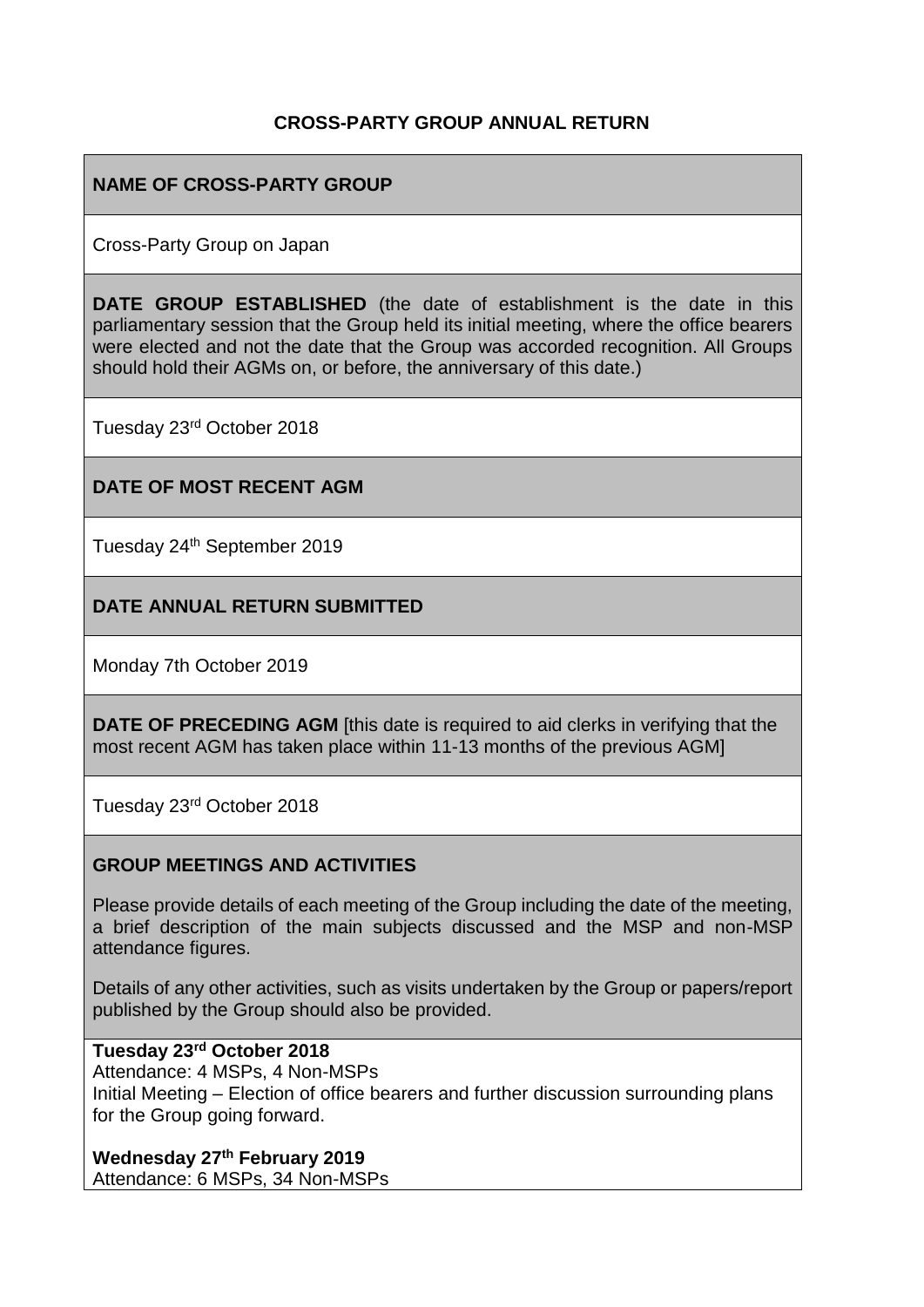Guest Speaker: Mr Nozomu Takaoka, Consul General of Japan - The Consul General discussed the cultural ties between Scotland and Japan and how we can look to build upon the upcoming sporting events, including the Rugby World Cup in 2019 and the Olympic/Paralympic Games to be held in Tokyo in 2020, to strengthen these links. The Consul General also spoke about the current economic situation in Japan and noted that Japanese Foreign Direct Investment into the UK is at an alltime high.

Guest Speaker: Colin Loveday (Scottish Chambers of Commerce) – Colin Loveday outlined the work of the Scottish Chambers of Commerce across the world in building peer to peer and business relationships.

Guest Speaker: Kerry Bryson (University of Stirling) - Kerry Bryson gave the group an update on the work the University of Stirling is doing to enhance its engagement with Japanese students and institutions.

#### **Tuesday 18th June 2019**

Attendance:4 MSPs, 20 Non-MSPs

Guest Speaker: Hisashi Kuboyama (Federation of Small Business) - Hishashi Kuboyama from the Federation of Small Business (FSB) gave the group a presentation on Small Business and Exporting to Japan based on research conducted by the FSB.

Guest Speaker: Kerry Bryson (University of Stirling) - Kerry Bryson (spoke to the group about some of the university's success stories and of her recent visit to Tokyo where she spoke at the British Embassy regarding the University of Stirling's relationship with Japan on ageing and dementia care.

Guest Speaker: Stuart Hamilton (Scottish Chambers of Commerce) - Stuart Hamilton from the Scottish Chambers of Commerce briefed the group on the new trade partnership named 'International Trade Partnership 2' (ITP2)

Guest Speaker: Neil Francis (Scottish Enterprise) - Neil Francis spoke to the group about the importance of collaboration in approaching SME support to export and used the example of the Nippon Foundation.

### **Tuesday 24th September 2019**

Attendance: 6 MSPs, 22 Non-MSPs

AGM – Re-election of office bearers (Dean Lockhart MSP to continue as Convener, with Maureen Watt MSP joining as Deputy Convener alongside Jamie Halcro Johnston MSP and David Birrell to continue as Secretariat)

Guest Speaker: Mr Nozomu Takaoka, Consul General of Japan – The Consul General noted the upcoming events and collaborations due to take place between Japan and Scotland and spoke of the importance of future trading agreements.

Guest Speaker: Patrick Hughes (Seafood Scotland) – Patrick Hughes updated the Group on the work Seafood Scotland are undertaking to promote Scottish seafood in Japan.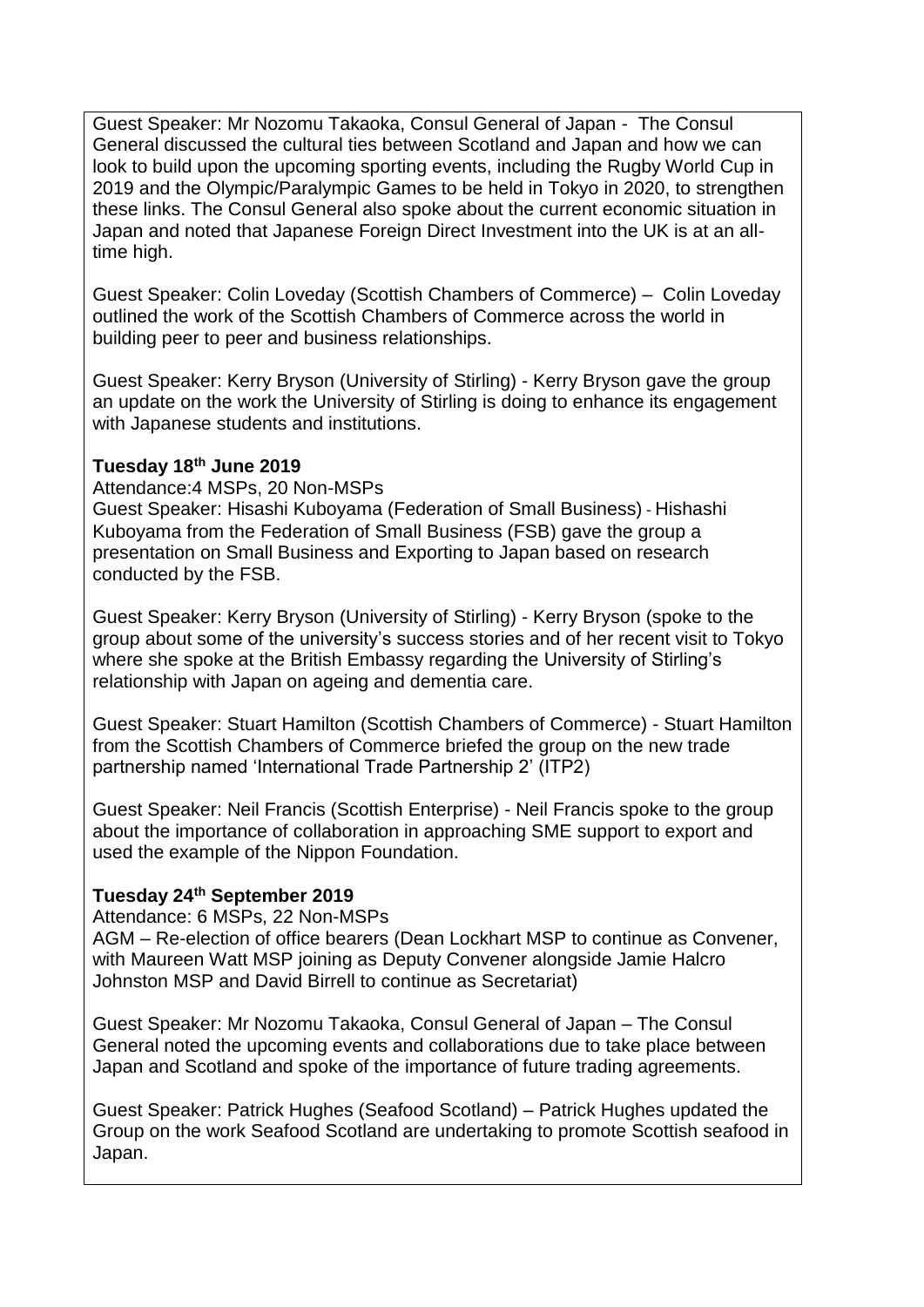Guest Speaker: David Whiteford (Scottish Rugby Union) – David Whiteford spoke to the Group on the ways in which Scottish Rugby is capitalising on the Rugby World Cup currently taking place in Japan.

### **MSP MEMBERS OF THE GROUP**

Please provide names and party designation of all MSP members of the Group.

Dean Lockhart MSP –Conservative

Jamie Halcro Johnston MSP – Conservative

Bill Bowman MSP – Conservative

Colin Smyth MSP - Labour

Liam McArthur MSP – Liberal Democrat

Pauline McNeill MSP - Labour

Maureen Watt MSP - SNP

### **NON-MSP MEMBERS OF THE GROUP**

For organisational members please provide only the name of the organisation, it is not necessary to provide the name(s) of individuals who may represent the organisation at meetings of the Group.

| <b>Michael Graham</b>                        |
|----------------------------------------------|
| <b>David Birrell</b>                         |
| <b>Thomas Heald</b>                          |
| Lesley-Anne Campbell                         |
| Hisashi Kuboyama                             |
| Alan Johnston                                |
| <b>Stuart Hamilton</b>                       |
| <b>Sue Beatt</b>                             |
| Colin Loveday                                |
| Pyry Paulasaari                              |
| Takashi Taji                                 |
| David Watt                                   |
| Professor Ian Gow OBE MA Phd DUniv FRAS FRSA |
| <b>Asia Scotland Institute</b>               |
| <b>Scottish Life Sciences Association</b>    |
| University sector/ Japan Societies           |
|                                              |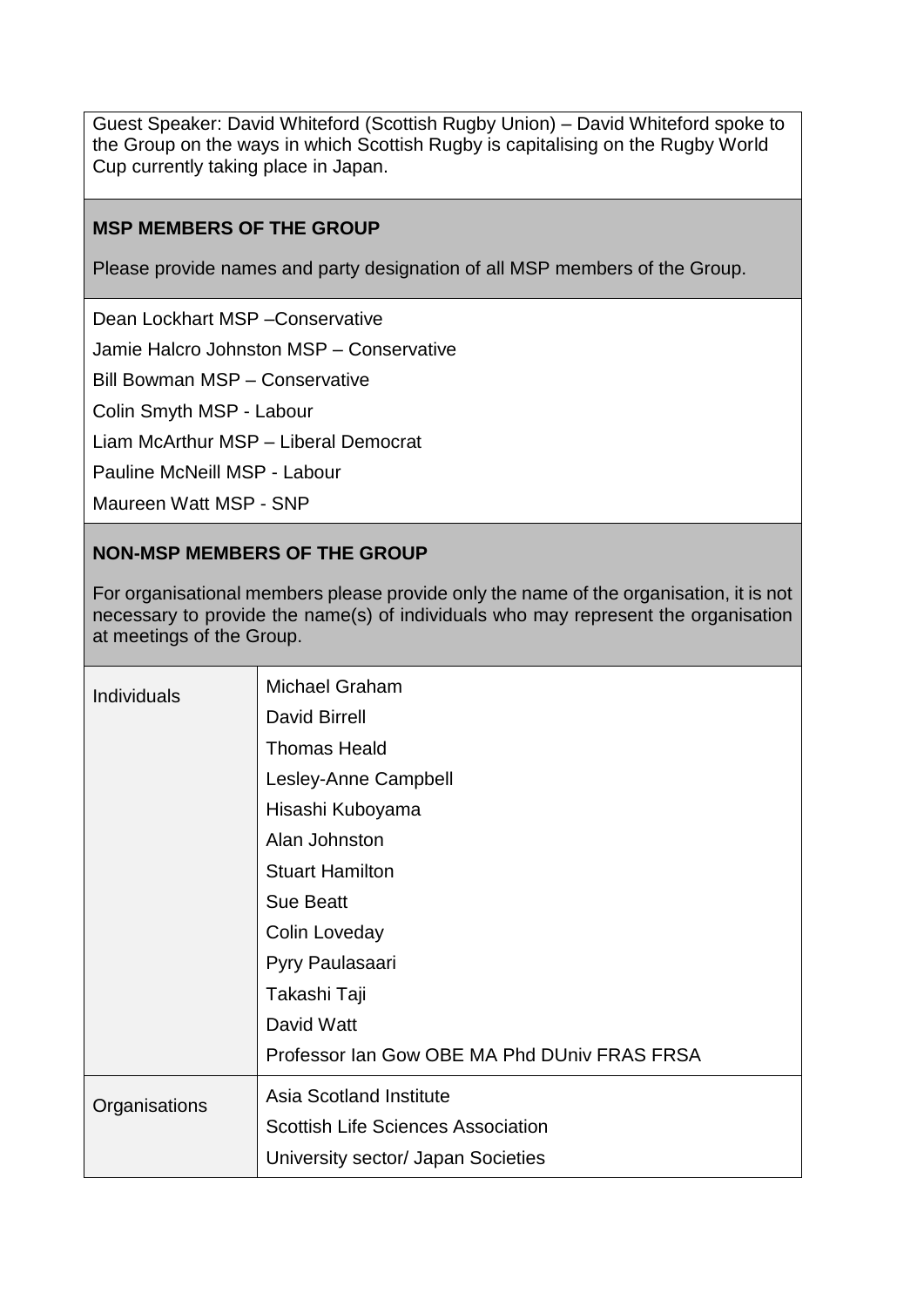| <b>Scottish Chambers of Commerce</b> |
|--------------------------------------|
| <b>Entrepreneurial Scotland</b>      |
| The Whisky Ambassador Ltd            |
| The Institute of Directors           |
| Japan Society of Scotland            |
| <b>Orkney Japan Association</b>      |

# **GROUP OFFICE BEARERS**

Please provide names for all office bearers. The minimum requirement is that two of the office bearers are MSPs and one of these is Convener – beyond this it is a matter for the Group to decide upon the office bearers it wishes to have. It is permissible to have more than one individual elected to each office, for example, co-conveners or multiple deputy conveners.

| Convener               | Dean Lockhart MSP                              |
|------------------------|------------------------------------------------|
| <b>Deputy Convener</b> | Jamie Halcro Johnston MSP and Maureen Watt MSP |
| Secretary              | <b>David Birrell</b>                           |
| <b>Treasurer</b>       | <b>NA</b>                                      |

### **FINANCIAL BENEFITS OR OTHER BENEFITS RECEIVED BY THE GROUP**

Please provide details of any financial or material benefit(s) received from a single source in a calendar year which has a value, either singly or cumulatively, of more than £500. This includes donations, gifts, hospitality or visits and material assistance such as secretariat support.

Details of material support should include the name of the individual providing support, the value of this support over the year, an estimate of the time spent providing this support and the name of the organisation that this individual is employed by / affiliated to in providing this support.

Groups should provide details of the date on which the benefit was received, the value of the benefit and a brief description of the benefit.

If the Group is not disclosing any financial information please tick the box to confirm that the Group has considered the support received, but concluded it totalled under the threshold for disclosure (£500).  $\big\vert_{\,\,\mathsf{x}}$ 

 $\overline{a}$ 

No financial or equivalent support received at all.  $\overline{a}$